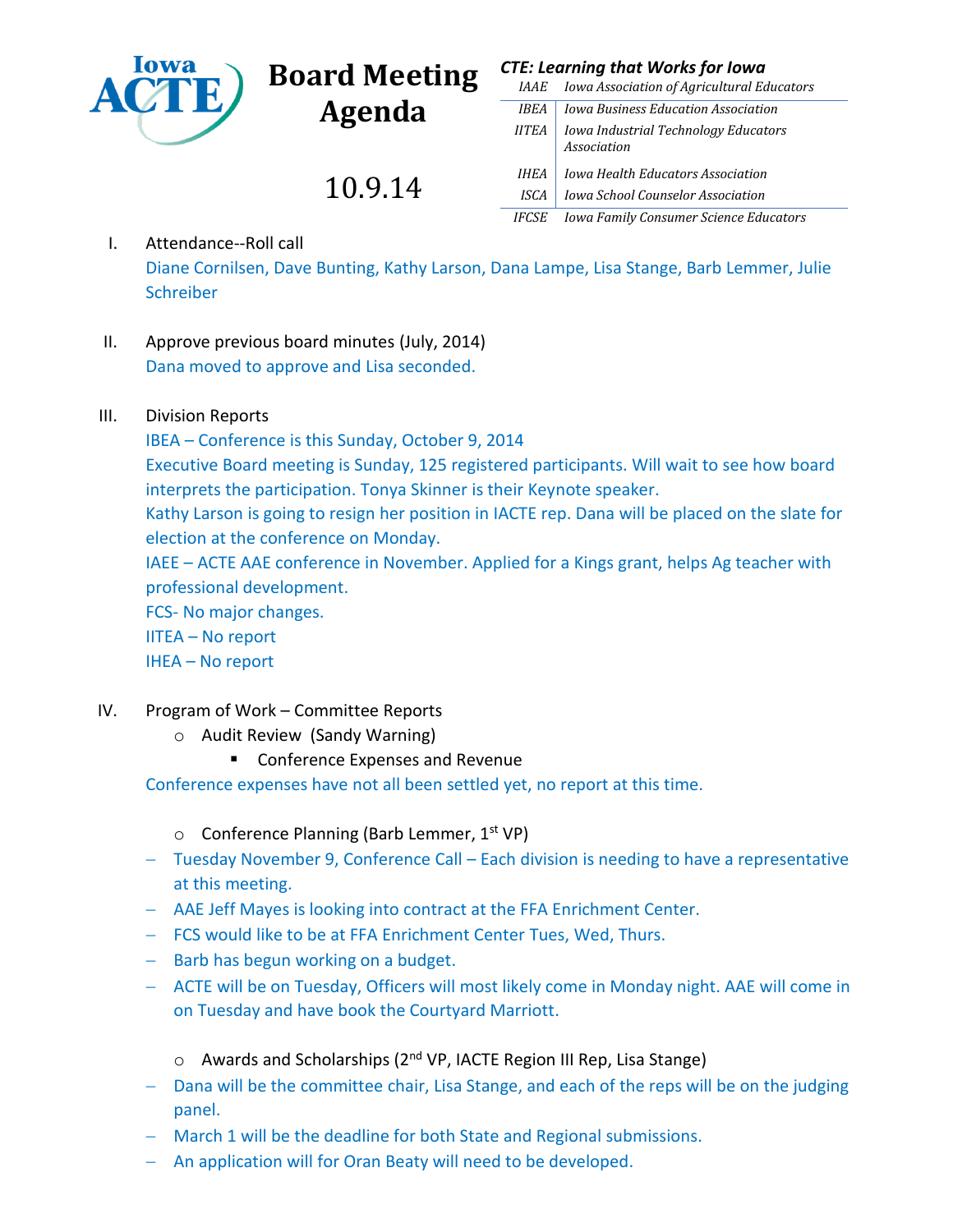- The portal will be open in December for State winners to go in and update their submittals.
- It is important for the applicants to read the rubrics for most points. Unique and memorable.
	- Align awards with ACTE
	- **Establish timeline for awards submissions**
- March 1 for both State and Regional
	- **Document a process to be distributed to each Division**
- Dana will develop a quick "How to" for submittal
	- o Membership (2<sup>nd</sup> VP, Diane)
		- **Increase IACTE membership**
		- $I$  IACTE Quarterly Newsletter –

Divisions are needed to send member data to IACTE so we would have the most current membership data. The better the data, the more information members get.

Lisa Stange indicated that Region III's goals is membership. Lisa will

Barb suggests to send membership information to the Membership Chair. Direct communication instead of going through the representative.

- o Policy Development (Dana, 2<sup>nd</sup> VP, Dave, Diane)
	- Iowa School Counselor Association-November 3-4
		- Identify participating Divisions **with students** to showcase CTE IAAE: \$50 sent to IACTE to contribute to booth cost
			- IBEA: IITEA: IHEA: IFCSE: ISCA:

It was suggested the message be sent to all members indicating the opportunities. Dave has mentioned he is available for Monday. Set up is 6:30 am, Prairie Meadows Conference Center.

- lowa Association of School Boards Conference November 19-21
	- Motion to approve expense of \$795 for IACTE Booth
	- If motion is approved, Identify Divisions **with students** who will showcase CTE:

IAAE: Has its own booth reserved

- IBEA:
- IITEA:
- IHEA:
- IFCSE: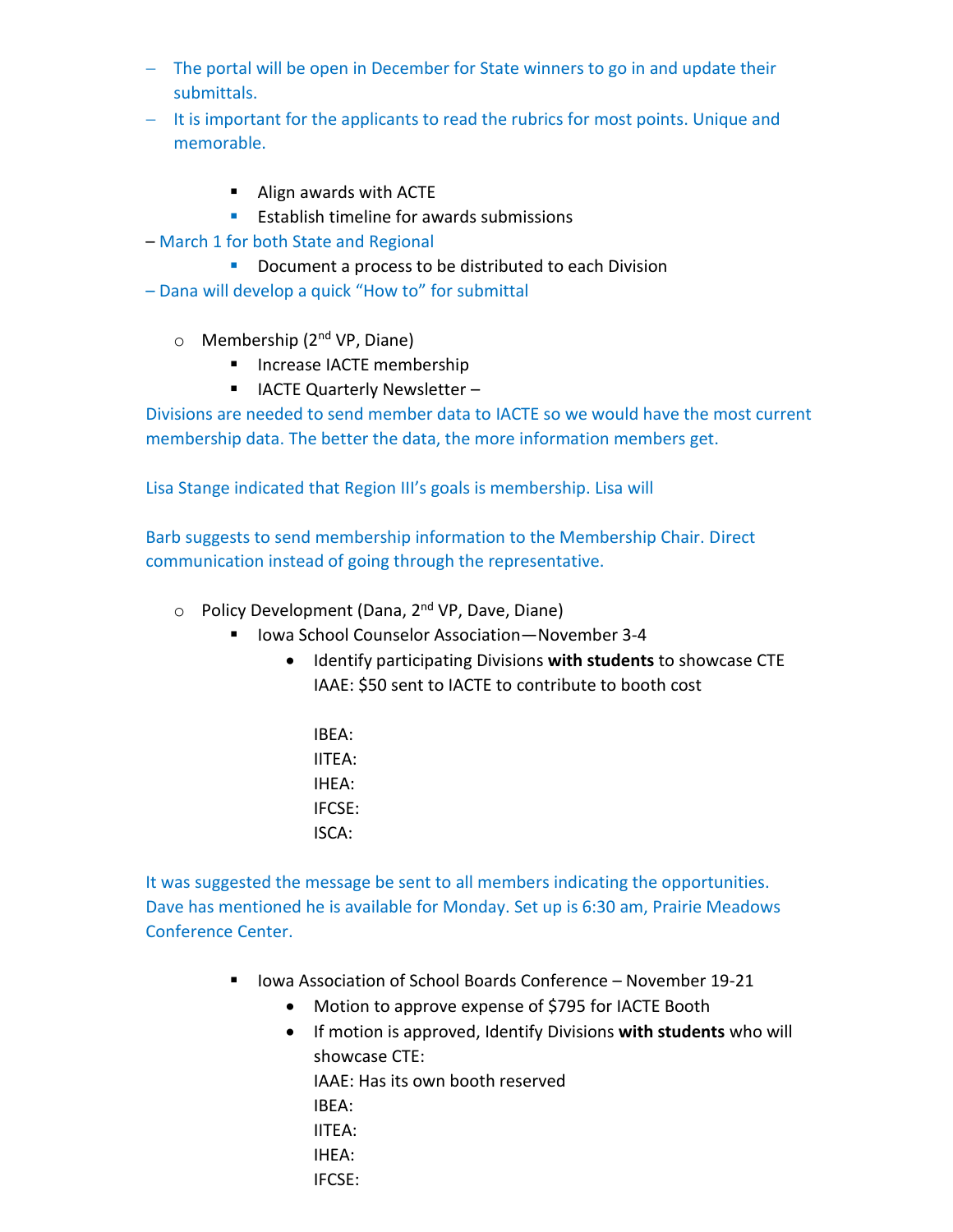Motion to move approve the expense for the School Board Conference of \$795. Moved by Barb Lemmer, seconded by Julie.

Dave will able to help orchestrate this exhibit at this conference.

Advocacy suggestion. We could rotate the organization for each of these exhibits. Iowa ACTE would/could apply for the exhibit; then each division could take their turn in participating in organization the exhibit.

Suggestion that each division help with the expenses during this rotation.

National Policy Seminar (Discussion and Motion)

- o President's budget suggests two (2) students at \$1000, however, 4 students at \$500 could be proposed if CTSO puts \$500 toward NPS
	- Need a motion and second to approve funding for NPS
	- Communicate decision to Divisions

Discussion: Do we send just 2 for \$1000 or 4 for \$500? FFA is volunteering to send a student, they are in the rotation.

Motion to send two students to NPS at \$1000 each. Lisa Stange moved. Barb seconded. Barb has moved to table the motion until November, Dana seconded. All were in favor.

## CTSO and or the affiliates pay

- o Please refer to the attached NPS Student Organization Rotation Schedule
- o Communications (Diane and Dana)

Posting on the Website items from the Quality Association Award such as minutes, Plan of **Work** 

o Nominating Committee (Lisa and Dana)

■ Second VP

Tom O'Shea has stepped down from 2<sup>nd</sup> VP. Representatives need to share with each division the open positions.

Dave indicated the bylaws may need to be put aside, depending on who may be interested; due to the rotation of secondary to post-secondary.

**Executive Director**